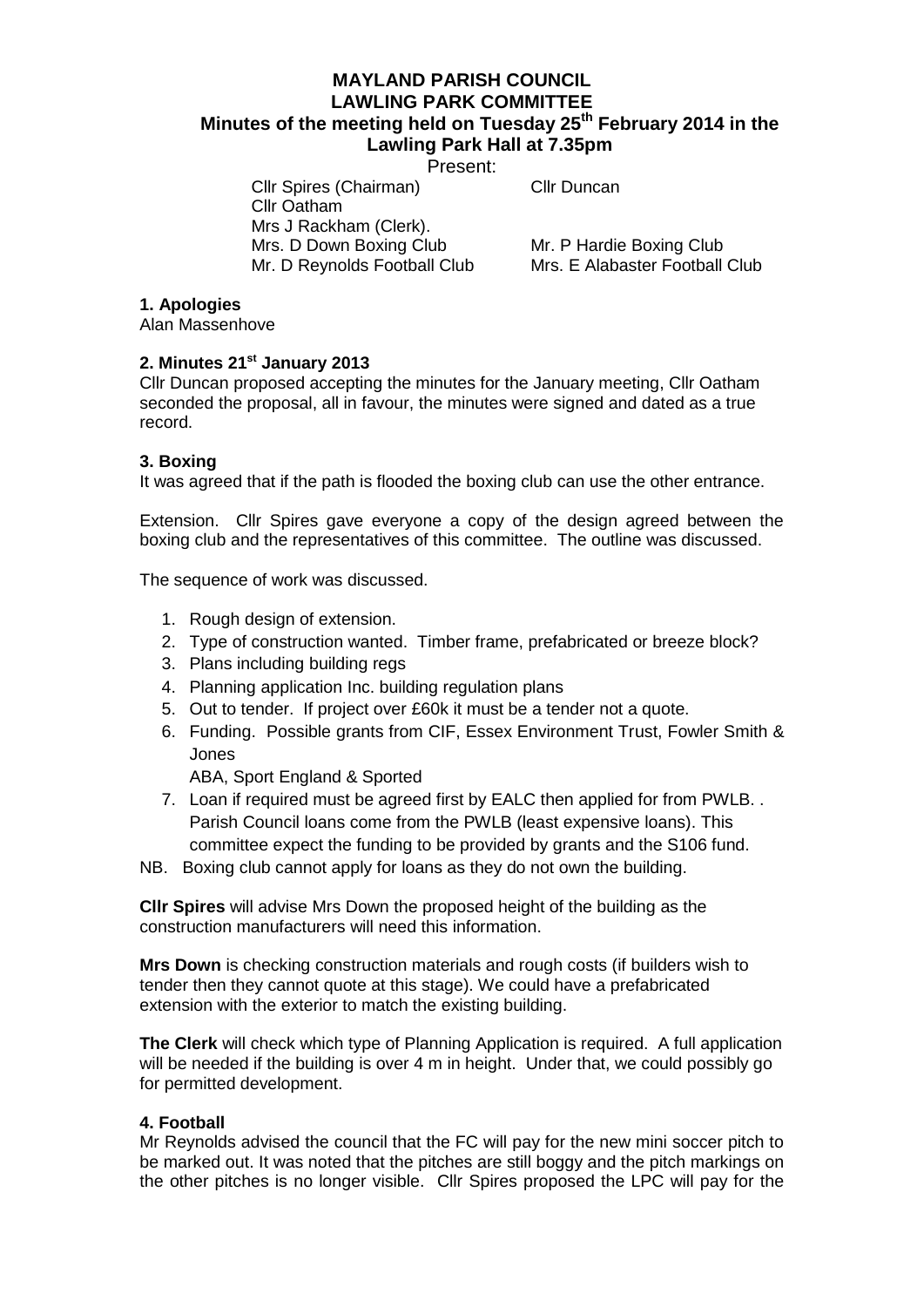other pitches to be marked Cllr Oatham seconded the proposal, all in favour, **Clerk** to action.

The under 9 winter season was stopped due to the very bad weather conditions. The spring league will start shortly.

Mr Reynolds said the pitches were uneven this year, which could be because of the flooding. It was agreed to ask our grass cutting contractor for advice. **Clerk** to action.

We were awarded a Silver Certificate in 2013 for the condition of the playing field from Essex Playing Fields Association.

The football club were awarded the Standard Charter again this year.

It was noted that Legionella testing is being done monthly, hot water signs are required. **Clerk** to action.

It was agreed that the FC may use the kitchen facilities on Sundays to make drinks for visiting teams on home match days providing the kitchen is left clean and tidy.

Mr Reynolds asked if a Mini Soccer Festival could be held. It was agreed that a date would be required first to check if the facilities are free. We already hold deposits from the club for the hall and the playing field.

From 2014/2015 season no results will be published for under 9 games. These will be non-competitive games.

The FC will be doing something for the village fete on  $5<sup>th</sup>$  July 2014

### **5. Tennis Courts**

Pathway. Cllr Spires proposed accepting the quotation of £3702. Cllr Oatham seconded the proposal, all in favour. **Clerk** to action.

Lighting. A decision to accept the quotation maybe required. We cannot remove the fencing above the entrance gate to the tennis courts. It was agreed to contact Cartledge for a quotation.

Letter from dog trainer who wishes to use the courts. Cllr Duncan declared an interest in this item. We did not have three remaining councillors to vote on this item. **Add to next agenda**

#### **6. Play Areas.**

Repair equipment. It was agreed that a replacement panel was required for the small play area. **Clerk** to action.

The skate park ramp is being inspected by **Cllr Spires** who will report back.

### **7. Lawling Park Hall**

Clearwater. Policy. **Cllr Spires,** to action.

Water/damp from windows. Three quotations were received and each discussed. Cllr Spires proposed we accept the contract from Diamond Windows at a total cost of £3950 Inc. vat. Cllr Oatham seconded the proposal, all in favour, **Clerk** to action. Roof. A decision to appoint contractor to renew roof. Awaiting quotes.

Disabled alarm. It was agreed that Cllr **Oatham** will carry out this repair at a cost of £57.25.